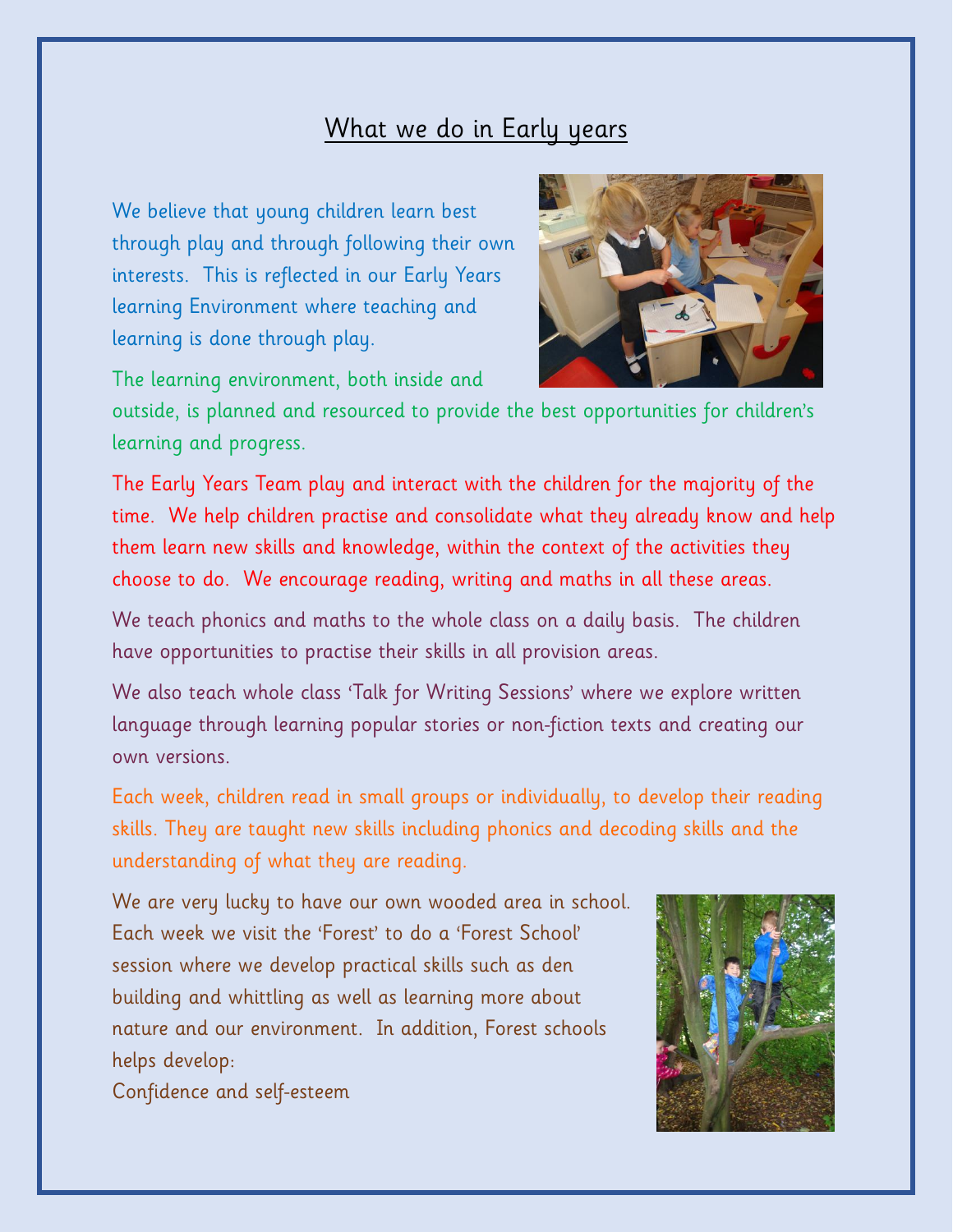Communication and social skills Physical skills A greater understanding and awareness of the natural environment Natural motivation and a positive attitude to learning The ability to manage risk Healthier lifestyles. We develop and learn technology, literacy and physical skills through visits to the computer suite and library and one PE session each week.

Key celebrations and events are explored at appropriate times, including Diwali, Christmas, Chinese New Year and Easter. We also explore the changes in the seasons throughout the year.

The Early Years Curriculum is taught through seven areas of learning.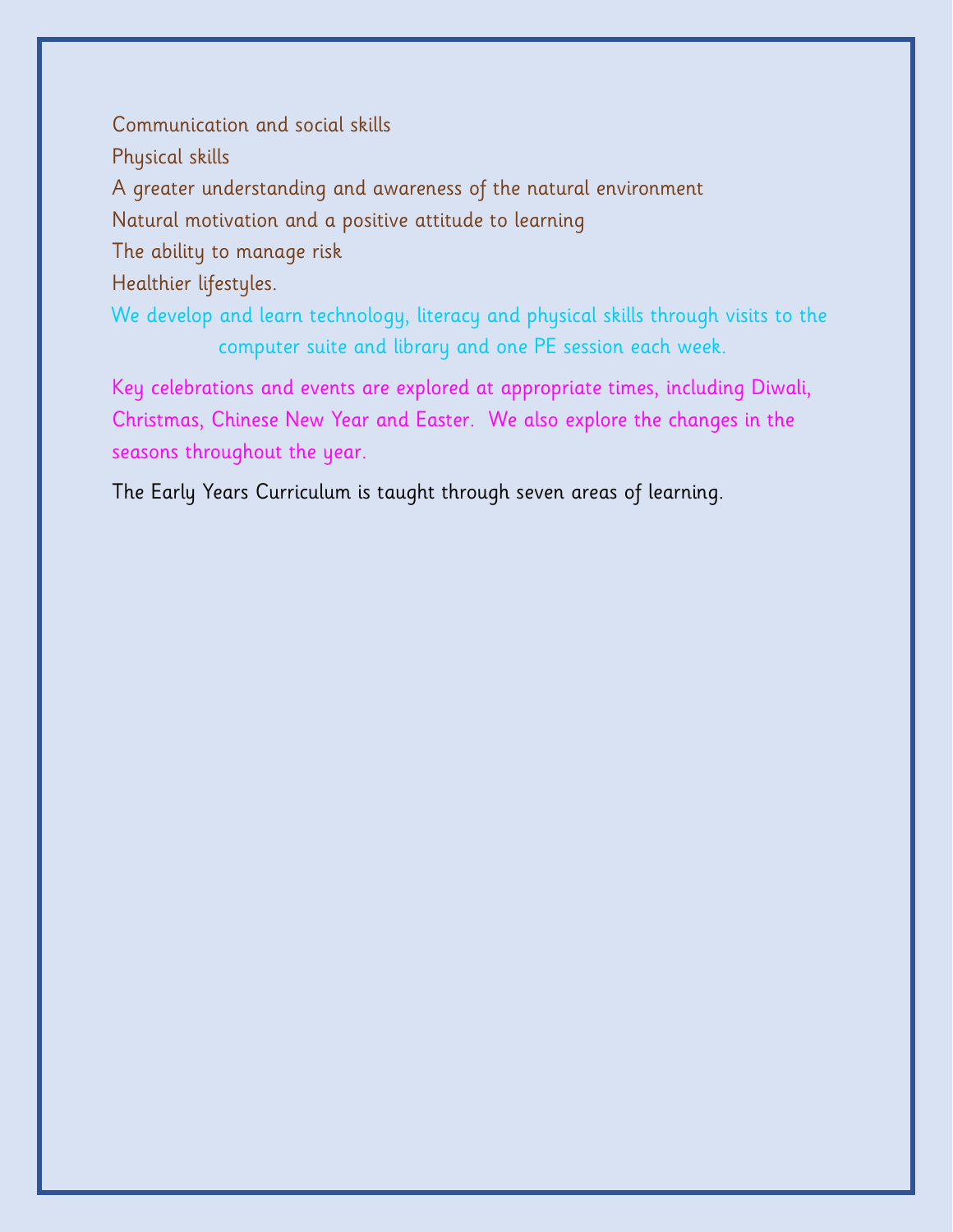## **Three prime areas:**

Communication and Language—learning to listen and pay attention in different situations, developing understanding and speaking confidently We will teach children to:

- listen carefully in a class and group situations
- listen to stories, talking about what the story is about and joining in when appropriate
- listen to what others say and respond appropriately
- follow instructions
- answer 'how' and 'why' questions about their experiences and stories and events
- express themselves effectively
- use past, present and future forms accurately
- tell stories, both about real and imagined events

Physical Development— moving in lots of different ways and

handling tools and equipment safely, knowing how to stay healthy

and look

after themselves. We will teach children:

- to develop co-ordination in large and small movements
- to move confidently in lots of differnet ways, safely
- to use equipment and tools effectively
- the importance of physical exercise and a healthy diet
- how to keep healthy and safe
- how to manage their own basic hygiene and personal, including dressing and going to the toilet independently



Personal, Social and Emotional Development—helping children make good relationships with adults and children, having confidence and self-awareness and being managing their feelings and behaviour. We will teach children to:

- play with others, taking turns and listening to their ideas
- be aware of the feelings of others
- make good relationships with adults and other children
- try lots of different activities, including new ones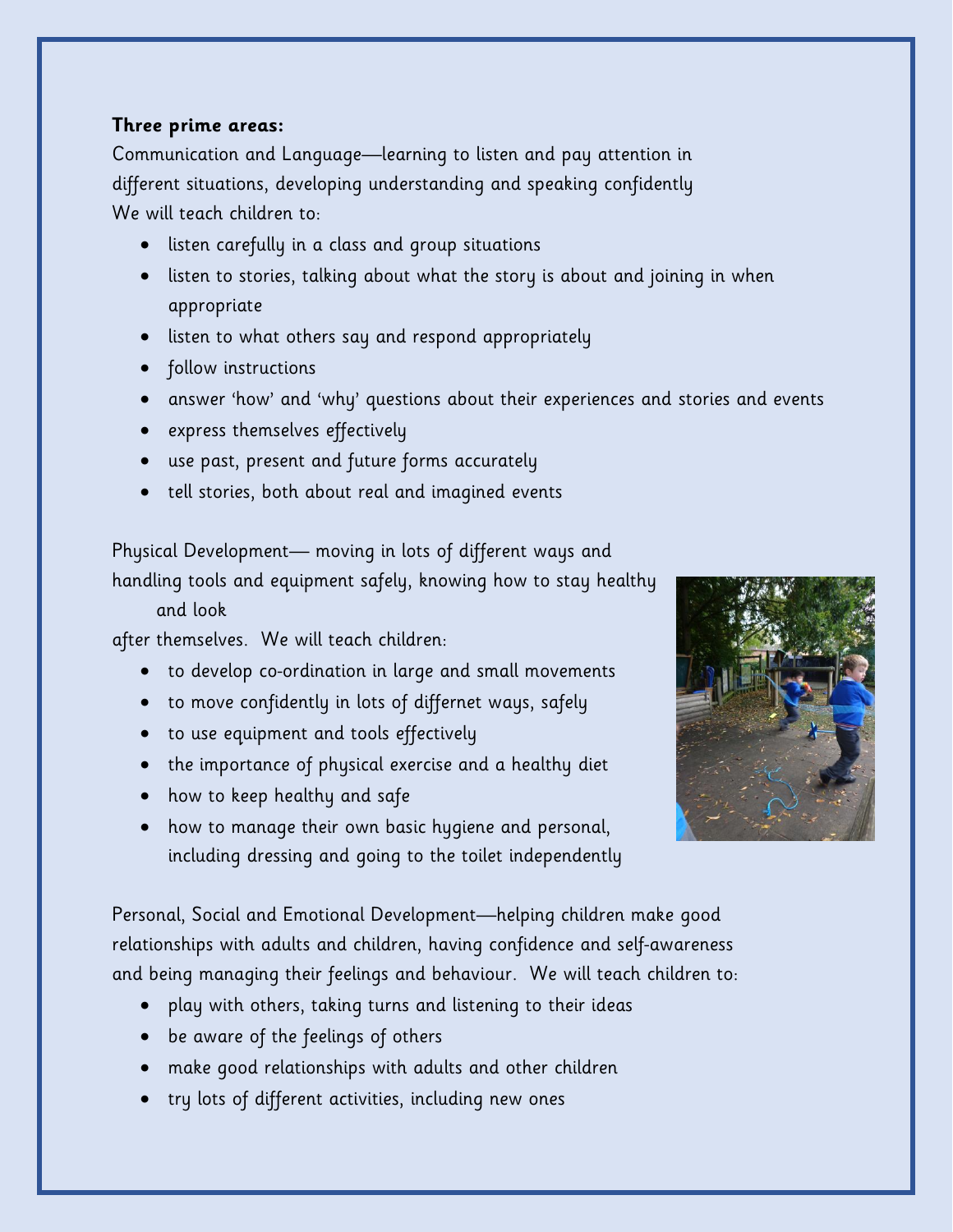- be confident to talk about their ideas, likes and dislikes
- find the things that they need and ask for help when they need it
- talk about feelings, behaviour and consequences
- know that some behaviour is unacceptable
- work as part of a group or class, and understand and follow the rules
- cope with changes in routines and behave appropriately

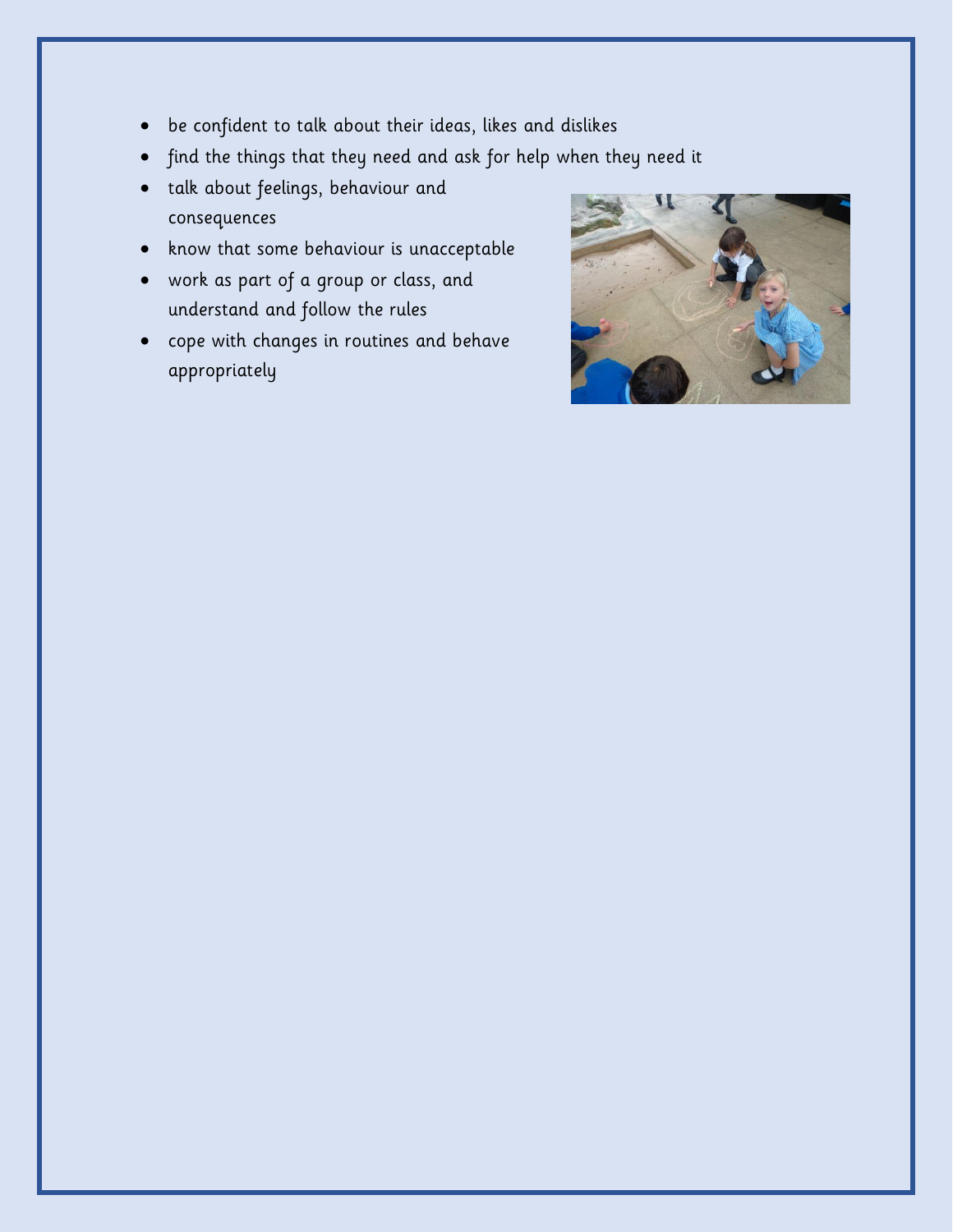

## **Four specific areas:**

Literacy—the skills needed to read and write, enjoying stories and writing for a purpose. We will teach children to:

- read and understand simple sentences
- decode regular words and read some common irregular words
- talk about what they have read
- write use their phonic knowledge to write simple sentences including some irregular common words

Mathematics— understanding numbers and shape, space and measures. We will teach children to:

- count and order numbers from one to 20
- find one more and one less
- add and subtract with numbers up to 10, using equipment or counting on and back
- use their maths to solve problems, including doubling, halving and sharing
- talk about size, weight, capacity, position, distance, time and money
- recognise, create and describe patterns
- describe the characteristics of shapes, such as number of sides and faces

Understanding the World—learning about different people and communities, exploring the natural world and technology including computers. We will teach children:

- to talk about past and present events in their own lives and in the lives of family members
- that not everyone enjoys the same things
- about similarities and differences between themselves and others, and among families, communities and traditions
- about similarities and differences in places, objects, materials and living things
- to talk about their environment and notice differences with other environments
- to talk about what they notice about animals and plants and explain why some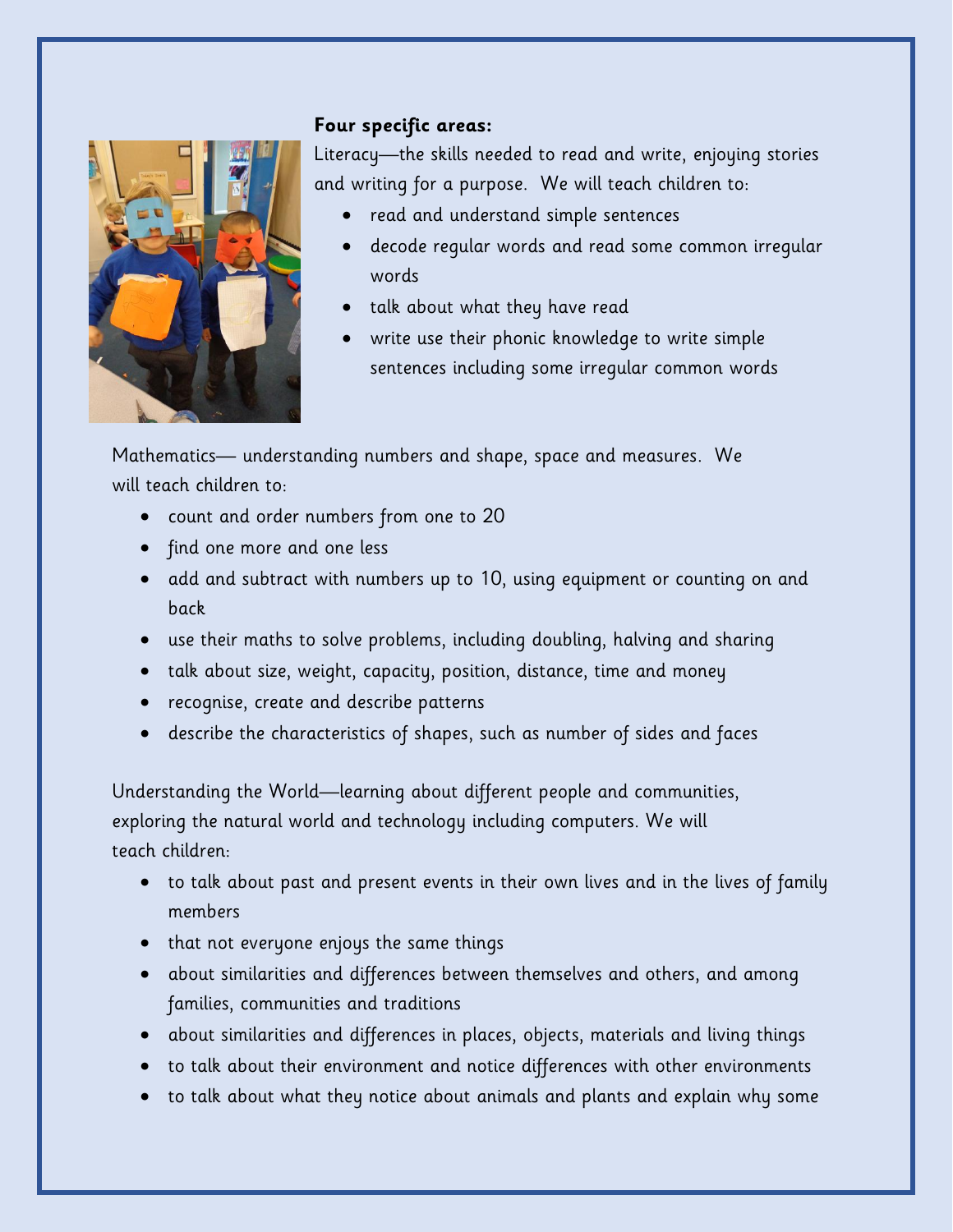things happen

- about the technology that is used in places such as homes and schools
- how to use technology for particular purposes

Expressive Arts and Design—exploring and using different materials and equipment and being creative. We will teach children to:

- sing songs, make music and dance
- safely use and explore a variety of materials, tools and techniques,
- experiment with colour, design, texture, form and function.
- show their ideas in lots of ways including design and technology, art, music, dance, role play and stories



The **Characteristics of Learning** are ways in which children engage with other people and their environment. They underpin learning and development across all seven areas and help children be effective and motivated learners.

Playing and Exploring—engagement. Finding out and exploring, playing with what they know and being willing to 'have a go'. This involves:

- Showing curiosity about objects, events and people and using senses to explore the world around them
- Engaging in open-ended activity and activities that interest them
- Taking on a role in their play and acting out experiences
- Initiating activities
- **•** Seeking challenge
- Showing a 'can do' attitude
- Taking a risk, engaging in new experiences, and learning by trial and error

Active Learning—motivation. Being involved and concentrating, keeping trying and enjoying achieving what they set out to do. This involves: